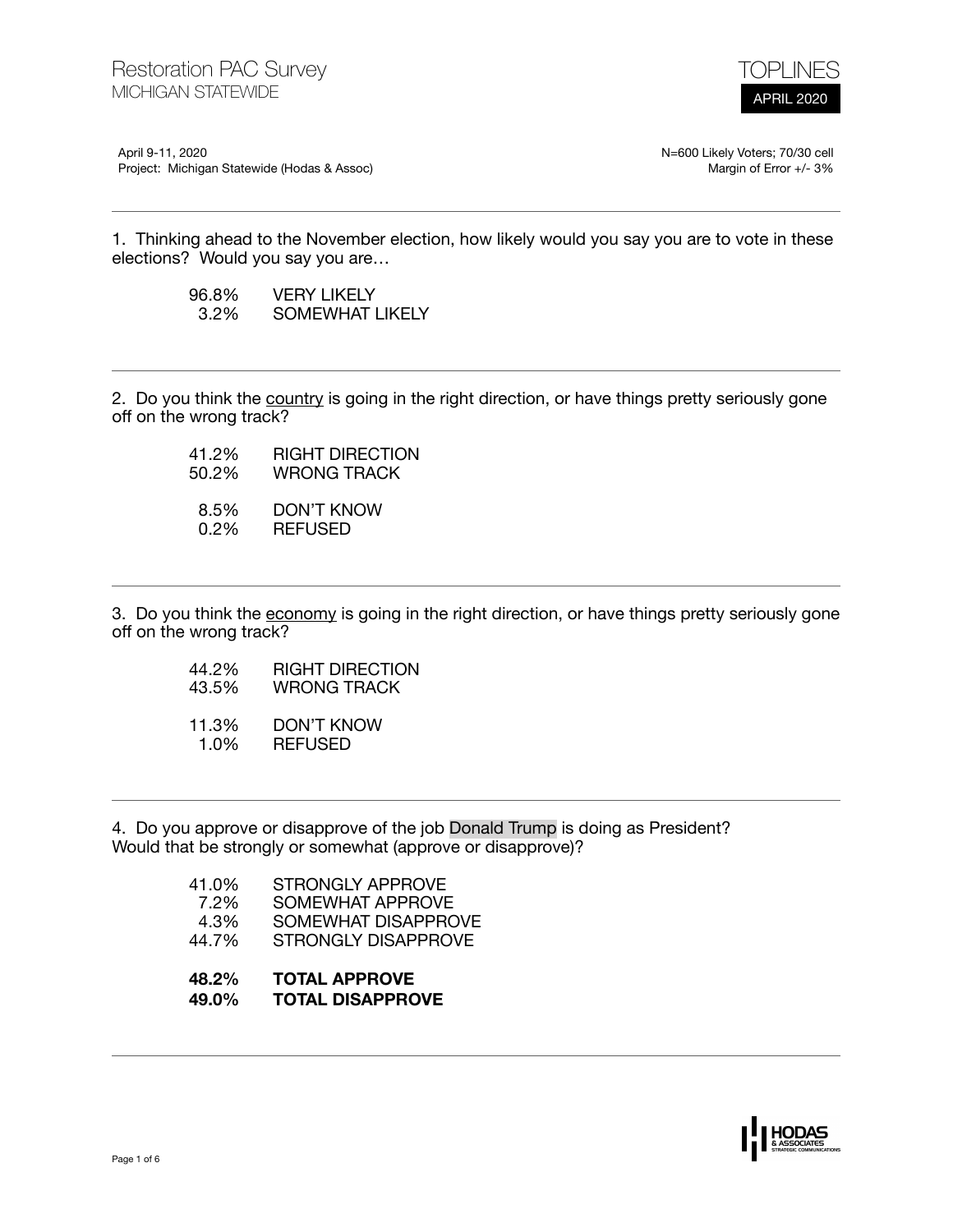

5. Do you think the impeachment of President Trump was good for the country, bad for the country, or did the impeachment not really matter that much?

> 17.5% GOOD<br>48.5% BAD 48.5%<br>34.0% 34.0% DOESN'T MATTER/DON'T KNOW

6. Do you have a favorable or unfavorable impression of Donald Trump?

| 43.2%<br>51.3% | <b>TOTAL FAVORABLE</b><br><b>TOTAL UNFAVORABLE</b> |
|----------------|----------------------------------------------------|
| $0.7\%$        | DON'T KNOW                                         |
| 4.3%           | NO OPINION                                         |
| 45.7%          | <b>STRONG UNFAVORABLE</b>                          |
| 5.7%           | SOMEWHAT UNFAVORABLE                               |
| 8.8%           | SOMEWHAT FAVORABLE                                 |
| 34.3%          | <b>STRONG FAVORABLE</b>                            |

7. If the election for President were being held today, and the candidates were Joe Biden and Donald Trump, for whom would you vote:

| 43.2%   | <b>TOTAL TRUMP</b>      |
|---------|-------------------------|
| 7.5%    | <b>TOTAL UNDECIDED</b>  |
| 49.3%   | <b>TOTAL BIDEN</b>      |
| 7.0%    | PROBABLY BIDEN          |
| 42.3%   | DFFINITFI Y RIDFN       |
| $0.2\%$ | <b>LEANING TRUMP</b>    |
| 7.0%    | <b>HARD UNDECIDED</b>   |
| 0.3%    | <b>LEANING BIDEN</b>    |
| 40.7%   | <b>DEFINITELY TRUMP</b> |
| 2.5%    | <b>PROBABLY TRUMP</b>   |

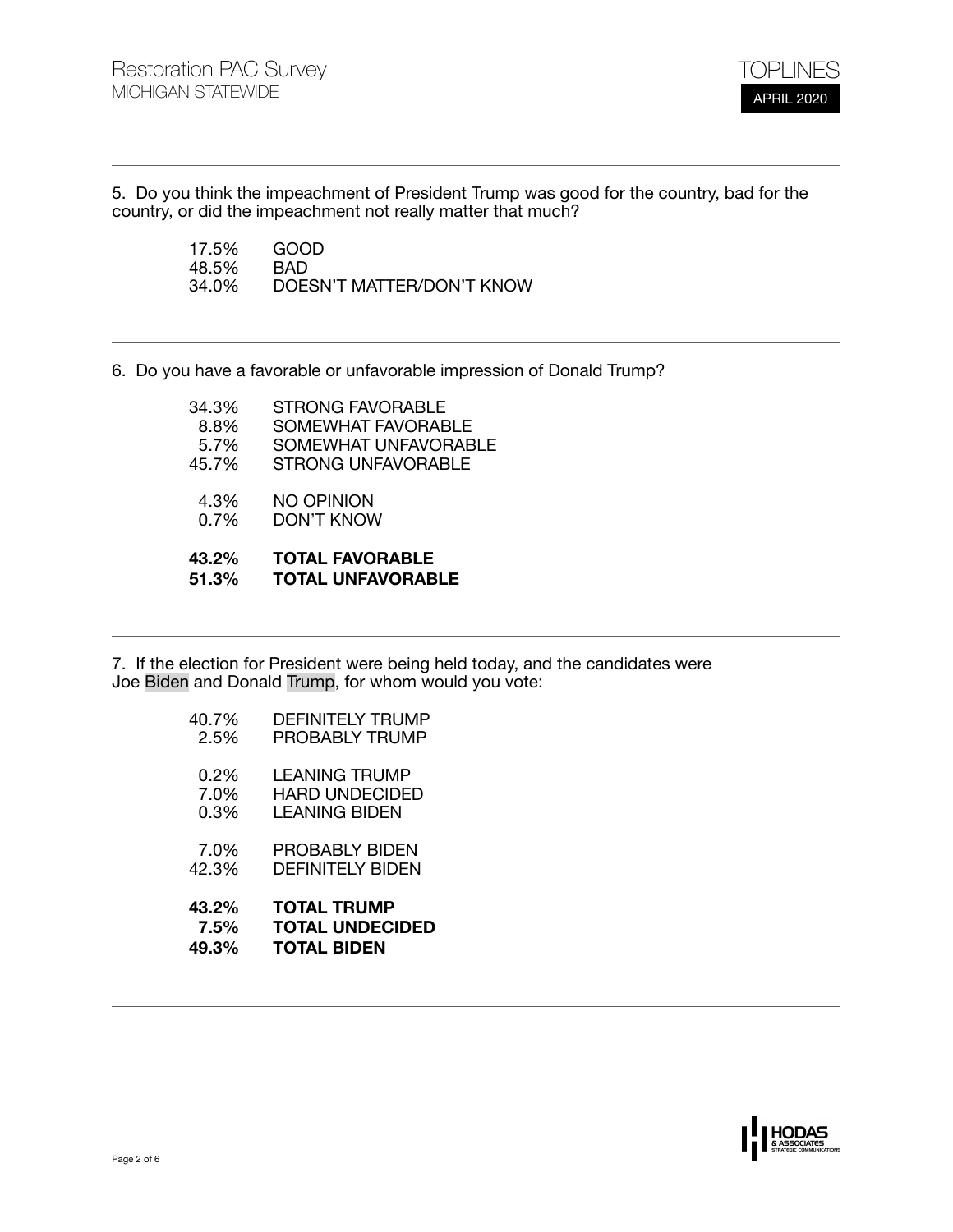

8. Do you approve or disapprove of the way President Trump is handling the Coronavirus crisis?

| 47.3%    | <b>TOTAL APPROVE</b>       |
|----------|----------------------------|
| 40.8%    | <b>STRONGLY DISAPPROVE</b> |
| 6.3%     | SOMEWHAT DISAPPROVE        |
| $12.0\%$ | SOMEWHAT APPROVE           |
| 35.3%    | STRONGLY APPROVE           |
|          |                            |

## **47.2% TOTAL DISAPPROVE**

9. If the election for US Senate from Michigan were being held today, and the candidates were Gary Peters, the Democrat candidate, or John James, the Republican candidate, for whom would you vote:

- 34.2% DEFINITELY JAMES
	- PROBABLY JAMES
- 0.7% LEANING JAMES<br>14.8% HARD UNDECIDE
- 1.8% HARD UNDECIDED<br>1.5% LEANING PETERS
- LEANING PETERS
- 7.3% PROBABLY PETERS<br>39.0% DEFINITELY PETERS DEFINITELY PETERS

|                  | APR 2020 | MAR 2020 | NOV 2019 | OCT 2019 |
|------------------|----------|----------|----------|----------|
| <b>JAMES</b>     | 36.7%    | 39.2%    | 44.2%    | 35.2%    |
| <b>UNDECIDED</b> | 17.0%    | 13.0%    | 12.7%    | 17.3%    |
| <b>PETERS</b>    | 46.3%    | 47.8%    | 43.2%    | 47.5%    |

10. Do you think it was fair or unfair that Democrat President Obama's administration investigated and surveilled Republican Donald Trump as both a presidential candidate and president-elect for allegedly colluding with Russia?

| 35.0% | <b>FAIR</b> |
|-------|-------------|
| 44.0% | NOT FAIR    |
| 21.0% | DON'T KNOW  |

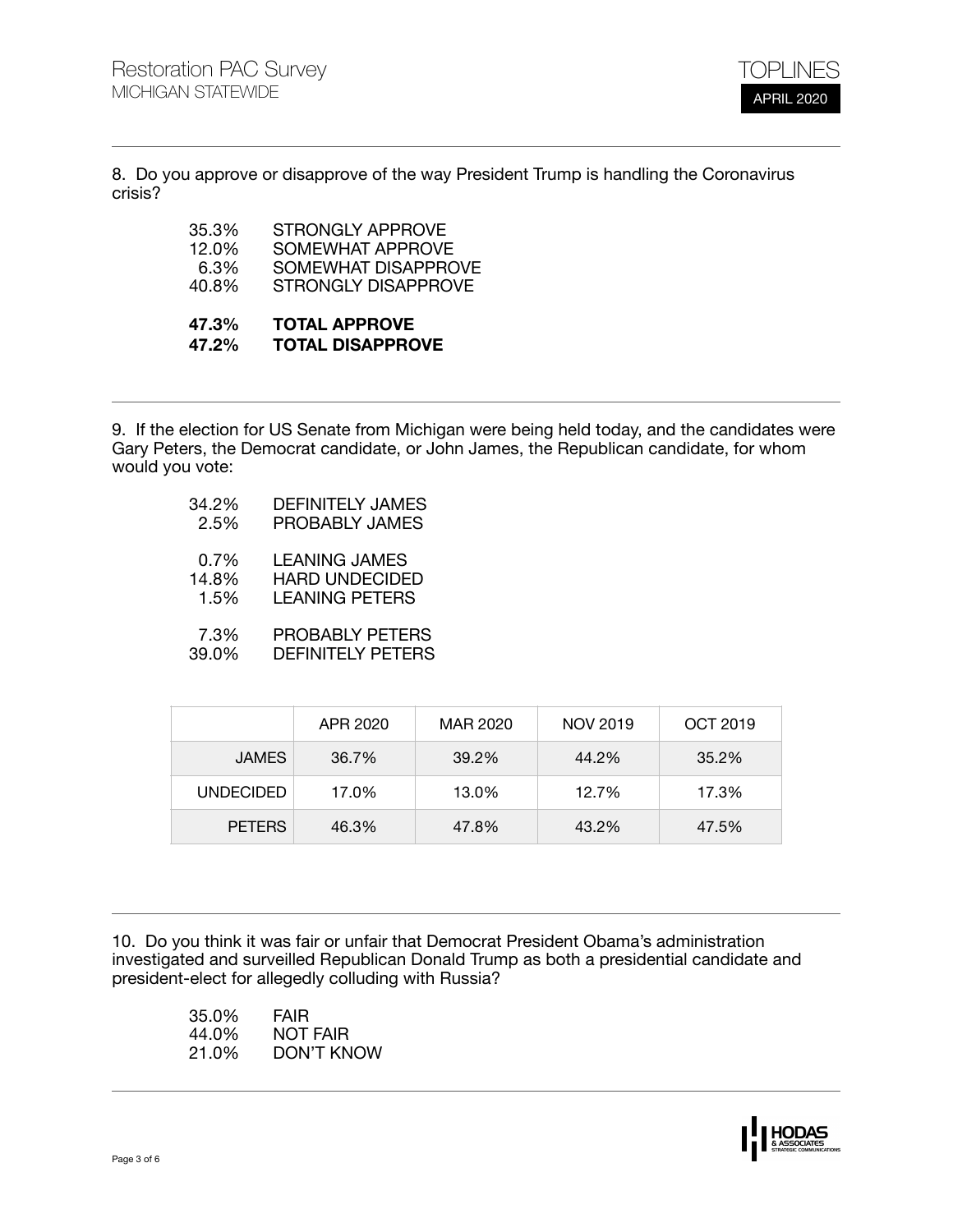

11. If the election for US Congress were being held today, for whom would you vote…the Republican candidate or the Democratic candidate for Congress?

- 32.0% DEFINITELY REPUBLICAN<br>5.7% PROBABLY REPUBLICAN PROBABLY REPUBLICAN
- 1.7% LEAN REPUBLICAN<br>16.0% HARD UNDECIDED
- 1.0% HARD UNDECIDED<br>1.3% LEAN DEMOCRAT LEAN DEMOCRAT
- 7.3% PROBABLY DEMOCRAT<br>36.0% DEFINITELY DEMOCRAT
- DEFINITELY DEMOCRAT
- **37.7% TOTAL REPUBLICAN 43.3% TOTAL DEMOCRAT 19.0% TOTAL LEAN/INDEPENDENT**

12. Now a few questions for statistical purposes only. First, in what year were you born?

| 6.2%  | 18-24          |
|-------|----------------|
| 14.3% | 25-34          |
| 13.5% | 35-44          |
| 17.0% | 45-54          |
| 20.3% | 55-64          |
| 27.0% | 65+            |
| 1.7%  | <b>REFUSED</b> |
|       |                |

13. Which two of the following issues do you believe are the most important issues facing the country?

| 36.0% | <b>JOBS / ECONOMY</b>            |
|-------|----------------------------------|
| 26.7% | <b>HEALTH CARE</b>               |
| 58.0% | <b>STOPPING CORONAVIRUS</b>      |
| 11.8% | <b>NATIONAL SECURITY</b>         |
| 12.7% | <b>EDUCATION</b>                 |
| 4.5%  | GUNS                             |
| 4.2%  | <b>FOREIGN TRADE</b>             |
| 10.3% | <b>CLIMATE CHANGE</b>            |
| 12.8% | IMMIGRATION                      |
| 5.3%  | <b>IMPEACHMENT/GOV'T SCANDAL</b> |
| 5.5%  | <b>SOMETHING ELSE</b>            |
|       |                                  |

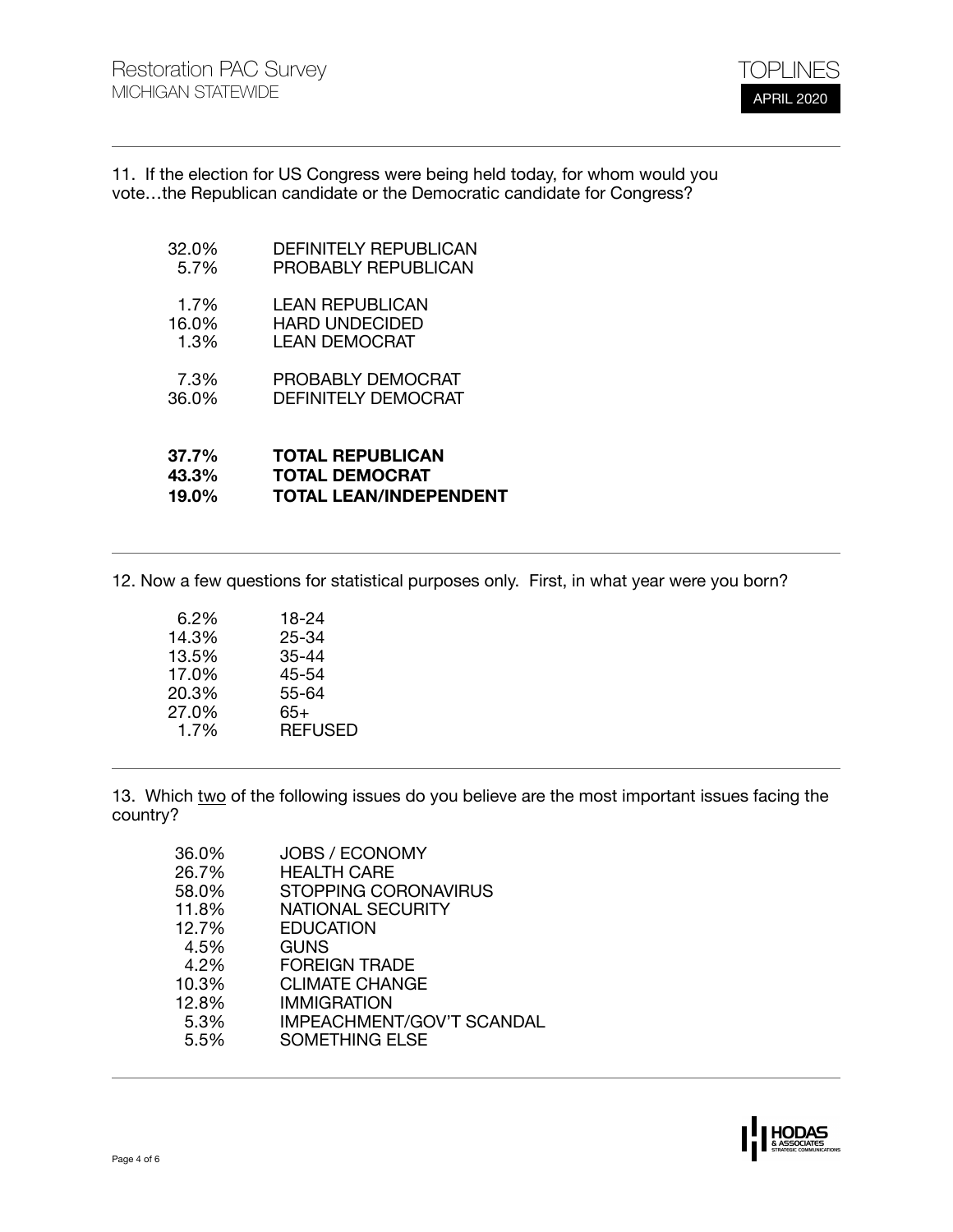

13A. Who do you trust more for information on the Coronavirus pandemic? President Trump or the news media?

| 34.8% | TRUMP      |
|-------|------------|
| 44.7% | NEWS MEDIA |
| 20.5% | DON'T KNOW |

14. In politics today, do you generally consider yourself a Republican, a Democrat, an Independent, or something else?

| 30.0% | <b>TOTAL REPUBLICAN</b>               |
|-------|---------------------------------------|
| 32.8% | <b>TOTAL DEMOCRAT</b>                 |
| 37.2% | <b>TOTAL LEAN/INDEPENDENT</b>         |
| 6.3%  | NOT-SO-STRONG DEMOCRAT                |
| 26.5% | STRONG DEMOCRAT                       |
| 9.5%  | <b>LEAN REPUBLICAN</b>                |
| 19.8% | SOMETHING ELSE/INDEPENDENT/UNDECLARED |
| 7.8%  | <b>LEAN DEMOCRAT</b>                  |
| 26.2% | <b>STRONG REPUBLICAN</b>              |
| 3.8%  | NOT-SO-STRONG REPUBLICAN              |

15. What was the last grade you completed in school?

| 0.0%  | GRADE SCHOOL (1-8)          |
|-------|-----------------------------|
| 26.0% | HIGH SCHOOL (9-12)          |
| 1.8%  | TECHNICAL/VOCATIONAL SCHOOL |
| 54.0% | <b>COLLEGE</b>              |
| 16.5% | <b>GRADUATE SCHOOL</b>      |
|       |                             |

## **26.0% HIGH SCHOOL OR LESS 55.8% SOME COLLEGE 16.5% COLLEGE+**